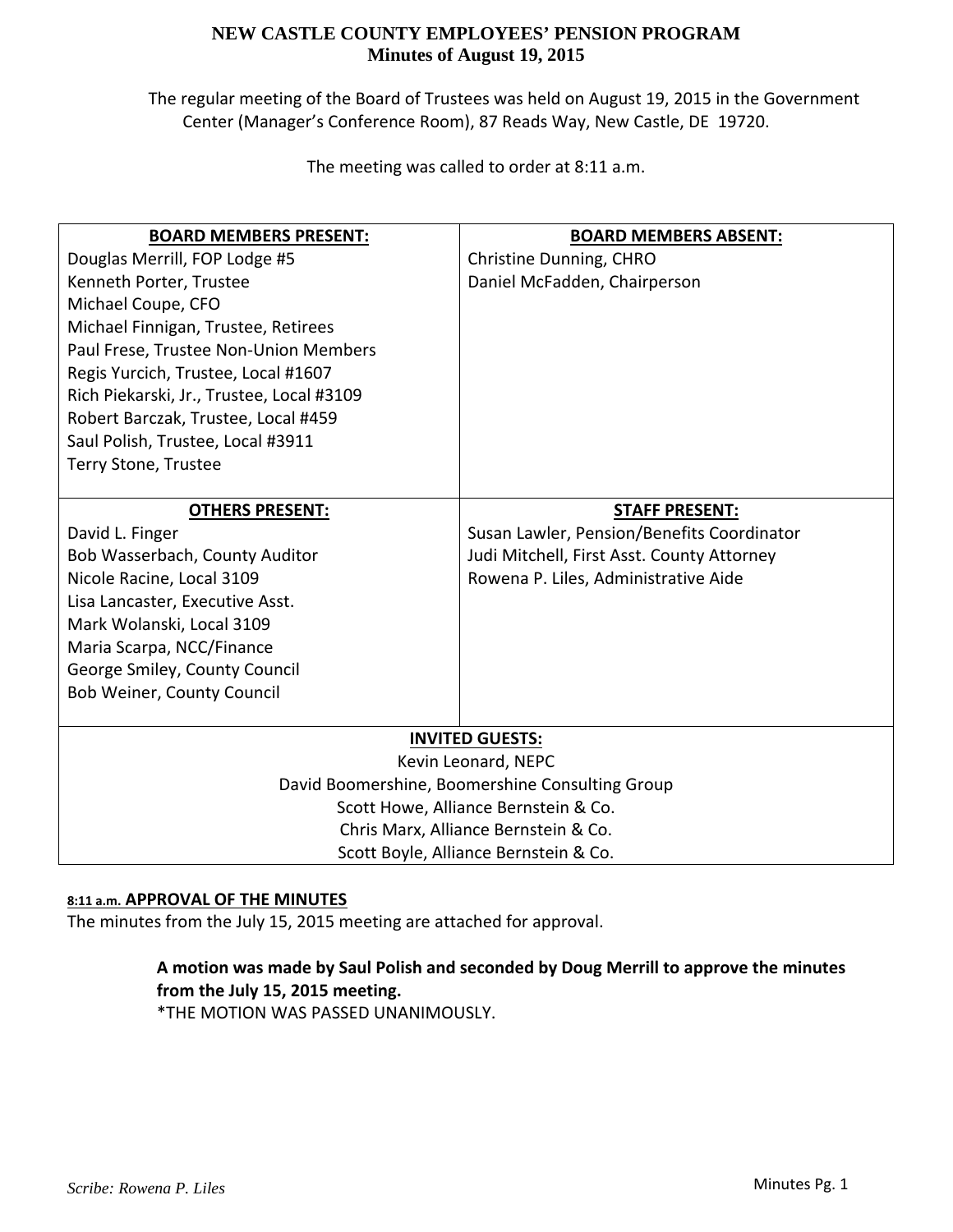### **8:11 a.m. APPROVAL OF THE INVOICES**

| Alliance Bernstein & Co.            | \$24,551.08  | 2 <sup>nd</sup> Quarter 2015     |
|-------------------------------------|--------------|----------------------------------|
| <b>Boomershine Consulting Group</b> | \$10,860.00  | June, 2015                       |
| <b>Eaton Vance</b>                  | \$16,115.43  | 2 <sup>nd</sup> Quarter 2015     |
| Income Research & Management        | \$41,536.07  | 2 <sup>nd</sup> Quarter 2015     |
| <b>Mellon Capital</b>               | \$96,390.66  | 2 <sup>nd</sup> Quarter 2015     |
| <b>MFS</b>                          | \$132,130.27 | 2 <sup>nd</sup> Quarter 2015     |
| <b>NEPC</b>                         | \$3,479.19   | 2 <sup>nd</sup> Quarter Expenses |
| State Street Corp.                  | \$125.00     | <b>Class Action Admin Fee</b>    |
| State Street Corp.                  | 12,582.17    | June, 2015                       |
| Systematic Financial Mgt.           | \$43,503.68  | 2 <sup>nd</sup> Quarter 2015     |

 $Rich - I$  would like clarification on the Boomershine invoice. The Actuarial Study for \$4,600 dollars is that *supposed to be a cost for the Board?*

*Susan – Yes. Boomershine absolutely distinguishes and sends separate invoices for what is administrative* billing and what is Board billing. Are you saying that your contention is that the HB#279 review should be *administrative and not a Board cost?*

Rich - Yes. In a past meeting, if my understanding is correct, I might be wrong I thought that was originally *a cost to be borne by the administration versus the trust.*

*Mike F. – I do agree with that and remember that really wasn't at our urging on HB#279.*

*Mike C. – We do have a Purchase Order.*

Susan – Okay we can amend it to exclude that value and we will send the value of that expense to the administration for payment. We will reflect that change and update the minutes to show what was paid at *the time we do that.*

# **A motion was made by Ken Porter and seconded by Paul Frese to approve the payment of invoices.**

\*THE MOTION WAS PASSED UNANIMOUSLY.

# **8:00 a.m. COORDINATOR'S REPORT by Susan Lawler**

- PBI Process Update *I just wanted to let you know we are getting regular notifications from PBI which is* the agency we engage to look at our data base with respect to deaths and that sort of thing. We are just coming out of the trial period and the Board had previously approved a contract going forward. So *we are getting routine things some of which we are aware of and some that we are not.*
- *There are three capital calls done in August. They are listed on the agenda.*
- Gross Payroll and Employer Contributions for Month of July 31, 2015. *In front of you are the fiscal year 2015 summary of Contributions to the Trust based on salaries inclusive of administrative cost.*  Going forward we will only be handing out the fiscal year 2016, but because it had been asked for *previously, we gave you all of fiscal year 2015 as well.*
- *Lexington Partners gave us a distribution in July 31, 2015 for \$69,682.00.*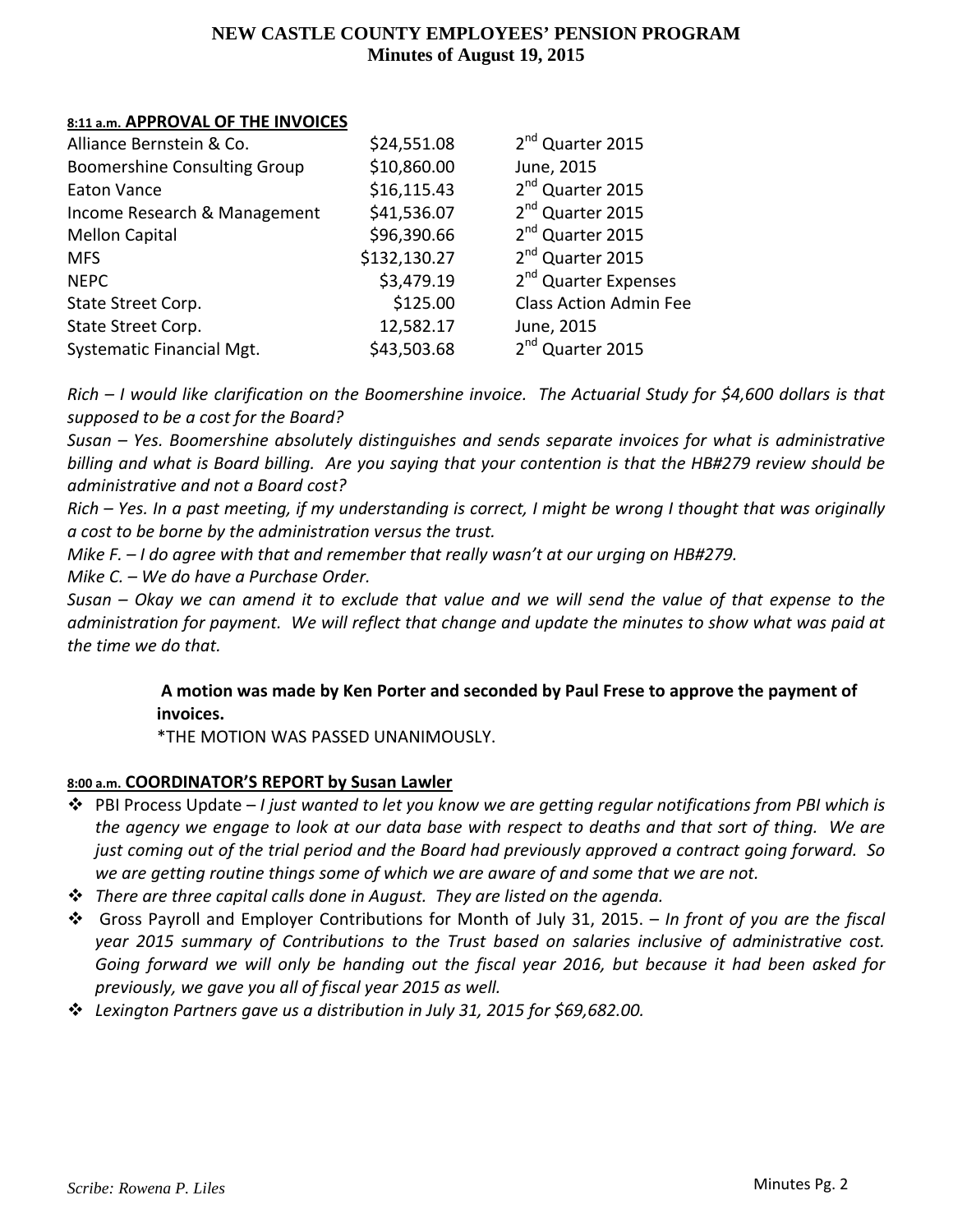#### **8:15 a.m. APPROVAL OF THE APPLICATIONS FOR BENEFITS**

| <b>Service Retirements</b>   |            |                  |  |  |
|------------------------------|------------|------------------|--|--|
| Robert Hill                  | \$190.00   | August 29, 2015  |  |  |
| Mary S. Tise (vested former) | \$1,369.71 | October 26, 2009 |  |  |

*Unfortunately that is not a typographical error. Mrs. Tise is a former vested employee who contacted us anticipating receipt of her pension at age 62. It was discovered, in reviewing her file, that she should have commenced receipt of her pension at age 55. Throughout the years we have attempted to put safeguards in place to make sure peoples benefits start in a timely manner and the safeguards failed us in this particular case and we owe her retro to her eligibility date.* 

> **A motion was made by Doug Merrill and seconded by Terry Stone to approve the service retirements.**

\*THE MOTION WAS PASSED UNANIMOUSLY.

*Susan – We will momentarily skip the Disability Retirement benefit and move to the other benefits.* 

**Disability Retirement (Previously Tabled) - The Board may go into Executive Session to revisit the disability retirement application. The Independent Medical Review results have been provided. The recommendation from Human Resources is to approve the disability application.** 

**Robert Weeks** has made application for a non-service connected disability pension as a participant in the New Castle County Employees' Pension Plan. If approved, he shall be entitled to a non-service connected disability benefit, in the amount of **\$1,807.04 per month effective August 22, 2015**.

#### **8:17 a.m. APPROVAL OF THE LUMP SUM BENEFITS**

Anthony Troise for Isadore Troise \$990.08

#### **8:17 a.m. APPROVAL OF THE REFUND BENEFITS**

| Christopher Szymanski | \$24,237.81 | RetGen |
|-----------------------|-------------|--------|
| Lorraine Gorman       | \$3,889.89  | CPGen  |

**A motion was made by Doug Merrill and seconded by Paul Frese to approve the lump sum and refund benefits.**

\*THE MOTION WAS PASSED UNANIMOUSLY.

### **8:19 a.m. NEW BUSINESS**

 Alliance Bernstein & Company - *Investment Manager Performance Review by Scott Howe, Chris Marx and Scott Boyle.* 

*Kevin – In an effort to save paper all the NEPC reports for the meeting will be emailed to the Trustees.* 

#### **8:56 a.m. OLD BUSINESS**

 $\triangleright$  Discussion on Custodial Provider Search (Kevin Leonard) – We need to wrap up the Custody Search. You interviewed three firms the consensus was you were unhappy with State Street. You found Northern Trust to be the most attractive and we agree with that. I had asked you not to take a formal vote to hire them until you allowed me to negotiate fees. They were already significantly cheaper than State Street. I went back to them and they did agree to lower the fee. The percentage basis is about 10% further reduction of the fee. When you have a separate account every time a manager buys and sells a stock there is a charge; which is called a transaction charge. Originally they bid \$8 dollars per transaction and have lowered that to \$7. Depending on how many transactions you have on an annual basis that would be a variable cost.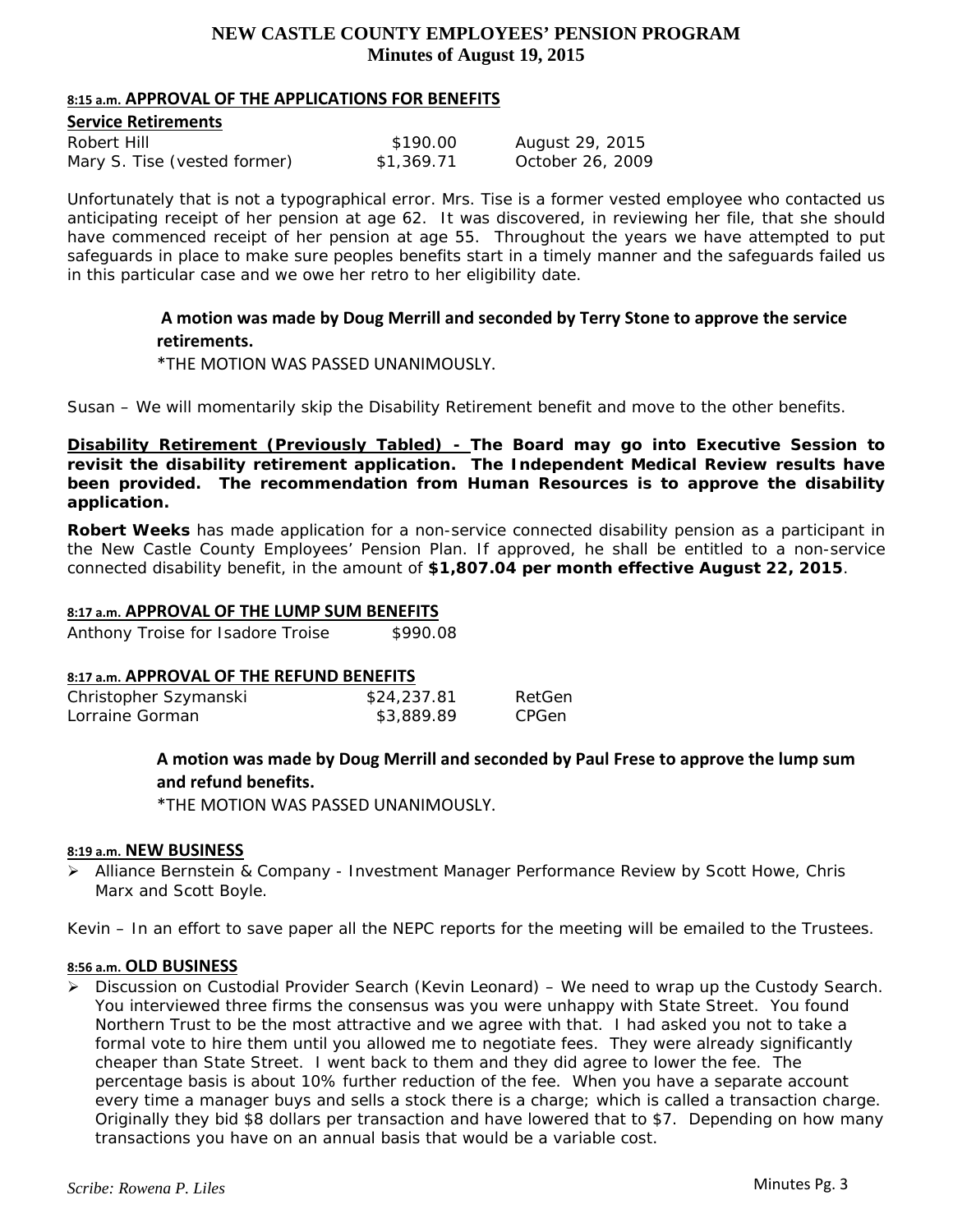#### **OLD BUSINESS (Cont'd)**

*Terry – What was State Streets cost?* 

*Kevin – State Streets was \$7, but the overall fee for state Street coming in was \$108,000 and the overall fee for Northern Trust was \$93,000. There are different assuming variables in the fees. Northern Trust offered to lower the U.S. Transaction fee from \$8 to \$7. You had about 5,700 U.S. transactions so right off the bat that is a pretty big savings again a variable. And then for all of your mutual funds or co-mingled pooled funds those are what we call line items. So you have an account where all those sit and then they charge you an annual fee. They originally proposed a \$1,000 per line item and they reduced that to \$750 dollars. All-in-all in the take back is that currently the estimate was based off all your transactions from the last few years it equates to about a 10% discount. I think you were ready to go to Northern Trust without that further negotiation. They are extremely happy to be potentially working with you. I didn't promise them anything, but I think again with the servicing, we consider Northern Trust a top tier consulting firm very equal and even more recently with all the issues State Street seems to be having with their client servicing a far better option for you. As we went into this, it's never easy and not something you go to lightly when you do a custodial transaction transition, but based off the poor servicing you've been getting over the last several years, I support if the Board does decide to go with Northern Trust. I think the servicing level will increase and in fact the current services you are getting from State Street, you will be getting the same and better from Northern Trust.* 

*Paul – Since the interviews you guys have discussed this have you heard back from State Street at all?* 

*Kevin – So amazingly I didn't hear anything from the people who sat at this table presenting. I didn't want to call them. I had a senior executive at State Street that I've known for 20 plus years. I had heart-to-heart with her and I didn't tell her that you were going to be leaving. I said there was a very high probability and she completely understood and recognized. She clearly made a phone call because about two days later I received a phone call from the head of your Account Services in Kansas City where all the small and mid-size. I received a phone call form a gentleman who runs that whole unit. I called him back, but haven't heard back from him since.* 

*Susan – I too received a voice mail I assume from the same gentlemen saying he wanted to touch base, but was going to be out of town and that he would follow up and that would have been this week and I have not heard back from him.* 

*Kevin – I fully support the Boards choice to terminate State Street and move to Northern Trust. Again the service you will be getting the lower fee and you better believe with the servicing you will be getting you will probably be calling me telling me telling me to tell them to stop calling you. Because they will over service you because I think that Northern Trust we have a number of relationships with Northern Trust and I think they understand that State Street is dealing with some issues.* 

*Ken – What about timing? We talked last time about an effective date and which is better.* 

*Kevin – As I said, both sides of the table can work on any date that we so direct. Your actuary suggested it's probably not ideal to do it at the end of a fiscal year, from an evaluation standpoint. It's not something we have to rush into though. Obviously, NEPC will be there in full support staff. To go through this transition State Street will be extremely professionally about it. It will be a three party set-up. Northern Trust actually has a transition team that will really coordinate all of this. Agreement documents have already been sent and it's just a matter of reviewing it. Honestly, as I said to you, I always find it easier to do it at the end of a month. Some argue it's easier to do it at the end of a calendar year. I tend to push back and say I know for a fact that the industry goes on vacation the last two weeks of December and doing a custodial transition December 31st or January 1st is probably not ideal. Again, I would just say let's see how quickly legal counsel can review the documents and make sure we get all the ducks in line. If you vote today to hire Northern Trust, I will immediately to let them know they need to get the transition team going on it. Obviously, I'm with you monthly and ultimately based on that information that Northern Trust can give me and that obviously eternally here*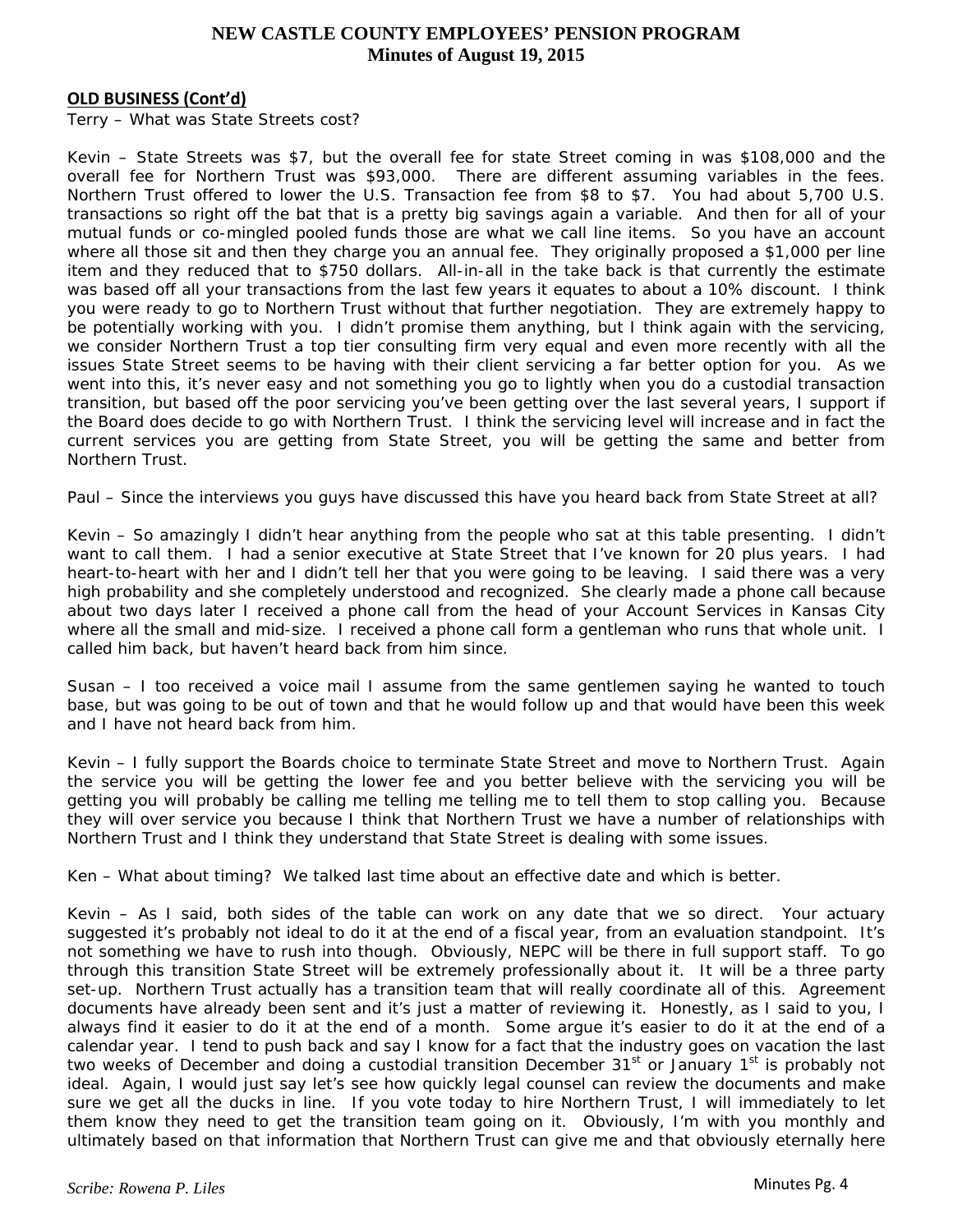*on legal documents I think we can then select a date. The date will be set ideally based off of when we know everything is in line to go. Because literally you are shutting the switch off the close of business and turning the new switch on the next day. We want to make sure we are not rushing. Your portfolio is very simplistic in the sense that obviously you don't have any separate account alternatives. All your kind of alternative private market accounts are co-mingled funds. Obviously, all your separate accounts are either U.S. Equities or U.S. Fixed Income so it's a very simple transition.* 

*Susan – In terms of timing though, would your expectation be November or would it be the end of January?* 

*Kevin – I would prefer to do it sooner.* 

*Susan – Okay.* 

*Kevin – Ideally if you can't do it before November, I would push it until after.* 

*Susan – Ideally, October 31st or November 1st would be a good transition.* 

*Kevin – If you can get the contracts turned around, yes absolutely.* 

*Regis – Just for the record the proposal for Northern Trust was around \$84,000.00?* 

*Kevin – There are so many variables on this. It was originally about \$93,000 and if you took 10% discount off that yeah takes another \$9,000 off that.* 

*Regis – What was State Street's proposal?* 

*Kevin – Their latest final proposal was \$107,500.00. The other thing too, in the most, we talked about obviously using Northern Trusts' Securities Lending as part of the process.* 

# **A motion was made by Ken Porter and seconded by Terry Stone to hire Northern Trust and terminate State Street.**

\*THE MOTION WAS PASSED UNANIMOUSLY.

**An amended motion was made by Ken Porter and seconded by Terry Stone to hire Northern Trust pending successful contract negotiations and terminate State Street.** \*THE MOTION WAS PASSED UNANIMOUSLY.

### **9:07 a.m. NEW BUSINESS (Cont'd)**

- Review the Preliminary Investment Performance "Flash" report for the period ending July 31, 2015, – (Kevin Leonard, NEPC) – *A copy of the Preliminary Performance "FLASH" report for period ending July 31, 2015 was distributed for the Boards review and discussion.*
- Proposed Legislation Regarding Investments (Kevin Leonard) *Kevin provided an update for the Board. If the Board chooses to adopt the legislation, they will need a formal list of securities. Once implemented, this legislation will be part of the Investment Policy and followed by the managers.*

*A discussion was held on the Proposed Legislation Regarding Investments.* 

*Councilman Weiner advised the Board to take the necessary time to do their due diligence and he supports the Board in having outside counsel review legislation once it is introduced by County Council.*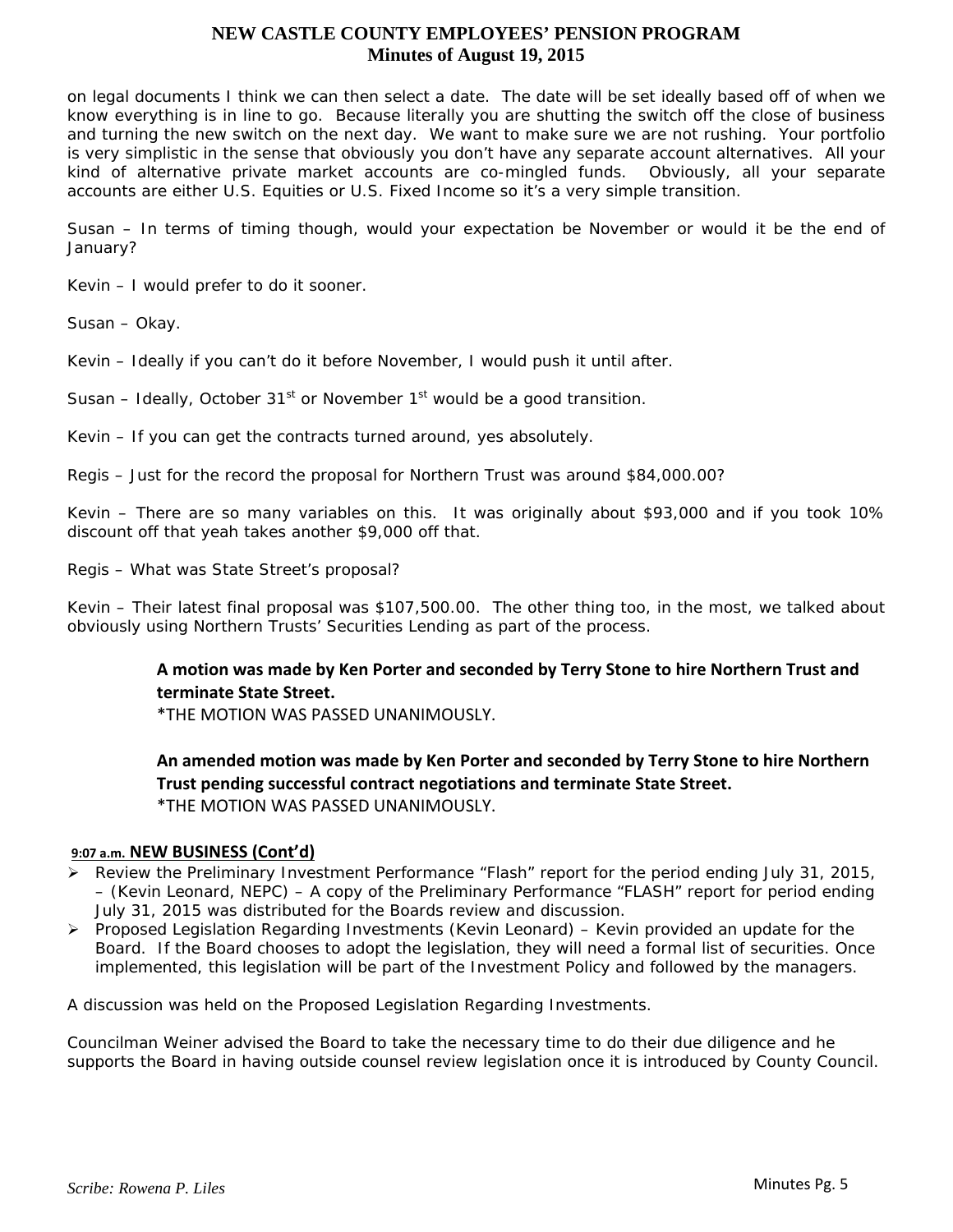### **NEW BUSINESS (Cont'd)**

 $\triangleright$  Request Board approval for Christine Dunning to attend the Certificate of Achievement in Public Plan Policy (CAPPS) conference October 6-9, 2015 in Providence, Rhode Island – (Susan Lawler).

> **A motion was made by Saul Polish and seconded by Doug Merrill to approve Christine Dunning to attend the CAPPS Conference on October 6‐9, 2015 in Providence, Rhode Island.** \*THE MOTION WAS PASSED UNANIMOUSLY.

*The Board to a short break at 9:55 a.m.* 

### **The meeting resumed at 10:07 a.m.**

#### **10:07 a.m. OLD BUSINESS**

 Update – HB#279 (Mike Coupe & Dave Boomershine) – *Dave Boomershine distributed a copy of the Emergency Personnel Actuarial Study – House Bill 279 Review for discussion.* 

*A question and answer session was held during the review. Dave Boomershine will follow-up on the questions from the Board and return his findings.* 

#### **10:28 a.m. NEW BUSINESS (Cont'd)**

- *Copies of the Investment Summary Quarter Ending June 30, 2015, Private Equity & Private Debt 2015 Strategic Investment Plan and First Quarter 2015 Private Markets Review reports were distributed.*
	- *\$7 million dollar allocation in 2015 to Private Equity and \$5 million dollar allocation in Private Debt is NEPC's recommendation.*

### **A motion was made by Ken Porter and seconded by Saul Polish to move into Executive Session.**

\*THE MOTION WAS PASSED UNANIMOUSLY.

Executive Session Discussion on a Personnel issue (Terry Stone).

**The meeting resumed at 11:01 a.m.** 

**A motion was made by Rich Piekarski and seconded by Ken Porter to approve the non‐service connected disability application for Robert Weeks effective August 22, 2015.** \*THE MOTION WAS PASSED UNANIMOUSLY.

 Actuarial Services (Terry Stone) – *As a point of interest, I'd like to present to the Board, in as much as we've reviewed fund managers in the past, if we also take a look at actuarial services. Invite three people to present to us including Boomershine Consulting Group.*

*A discussion was held on actuarial services.* 

**A motion was made by Terry Stone and seconded by Ken Porter to form a sub‐committee to look at Actuarial Services for the future and propose to interview three candidates.** \*THE MOTION WAS PASSED UNANIMOUSLY.

*Sub‐committee members are Ken Porter (Chair), Terry Stone and Rich Piekarski.*